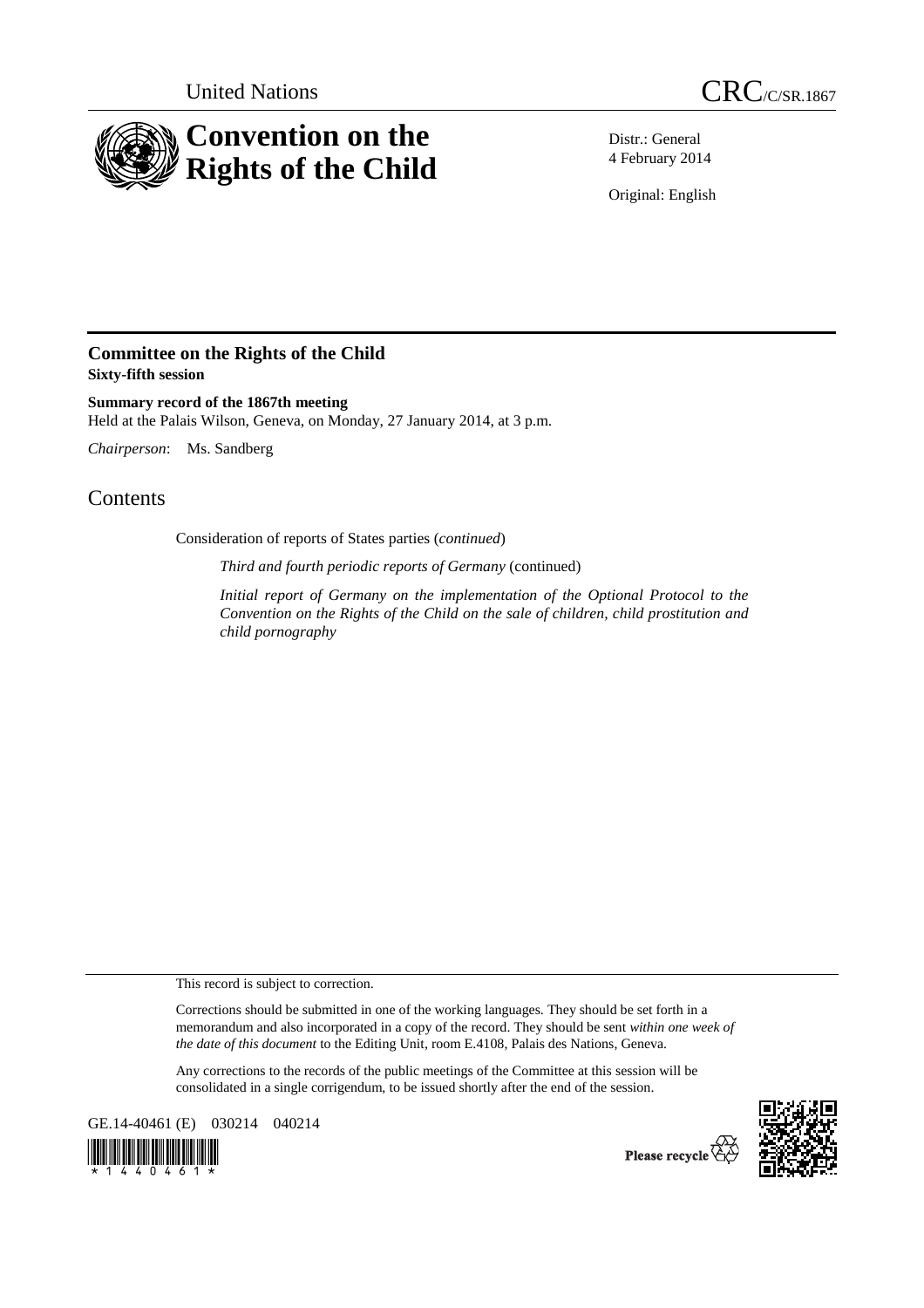*The meeting was called to order at 3.10 p.m.* 

## **Consideration of reports of States parties** (*continued*)

*Third and fourth periodic reports of Germany* (continued) (CRC/C/DEU/3-4; CRC/C/DEU/Q/3-4 and Add.1)

1. *At the invitation of the Chairperson, the delegation of Germany took places at the Committee table.* 

2. **Mr. Kleindiek** (Germany), replying to questions raised at the previous meeting, said that although the federal system was relatively new, it had proven highly satisfactory and there was no question of changing it, despite some inefficiencies and discrepancies between Länder. The Government was considering a number of measures to combat child poverty, by introducing a mandatory minimum wage, promoting gender equality and improving education and social participation mechanisms.

3. All national laws must be interpreted from a human rights perspective. In that context, the explicit incorporation of children's rights into the Constitution had been the subject of extensive discussion. He agreed that the expression "child welfare" should be replaced with the more appropriate concept of the "best interest of the child" in the Constitution.

4. Children were issued a birth certificate regardless of whether their father's identity was known. Surrogacy was prohibited in Germany; nevertheless, should the situation arise, a German surrogate mother would transmit her citizenship to her child. A child born in Germany to a surrogate mother who was not a German citizen would acquire German citizenship after five years.

5. The constituting document of the National Coalition for the Implementation of the United Nations Convention on the Rights of the Child in Germany pointed to the need to amend the Criminal Code to introduce harsher penalties for hate crimes. The issue of intersex children was new; the Government was still studying its ramifications while bearing in mind the best interest of the child. Provisions for the protection of privacy contained in personal status and youth protection laws also applied to unaccompanied refugee children.

6. New guidelines on baby hatches promoted ways of dissuading mothers from abandoning their babies. Mothers who had left their babies in a hatch were able to reclaim them within eight weeks if they so wished.

7. **Ms. Herczog** invited the delegation to clarify the Government's position on baby hatches. She would also like to know whether the use of baby hatches was regulated and how the legal right of such children to know their origin was upheld. Was it true that up to 25 per cent of babies left in hatches disappeared?

8. **Mr. Kleindiek** (Germany) replied that no children disappeared after being left in baby hatches. The Government's position was that those facilities saved lives. No additional hatches would be set up, but those already in place would continue to operate. As for children's right to know their origin, baby hatches contained a letter encouraging mothers to leave a description of themselves so that the children could later trace their biological parents. Children did have the right to know their origin but could not exercise that right if the information did not exist.

9. **Ms. Krieger** (Germany) added that the authorities had to balance the right of mothers to anonymity against that of children to know their origin. Pursuant to new legislation, data on mothers in such cases were collected, where possible, and kept confidential until the children reached the age of 16.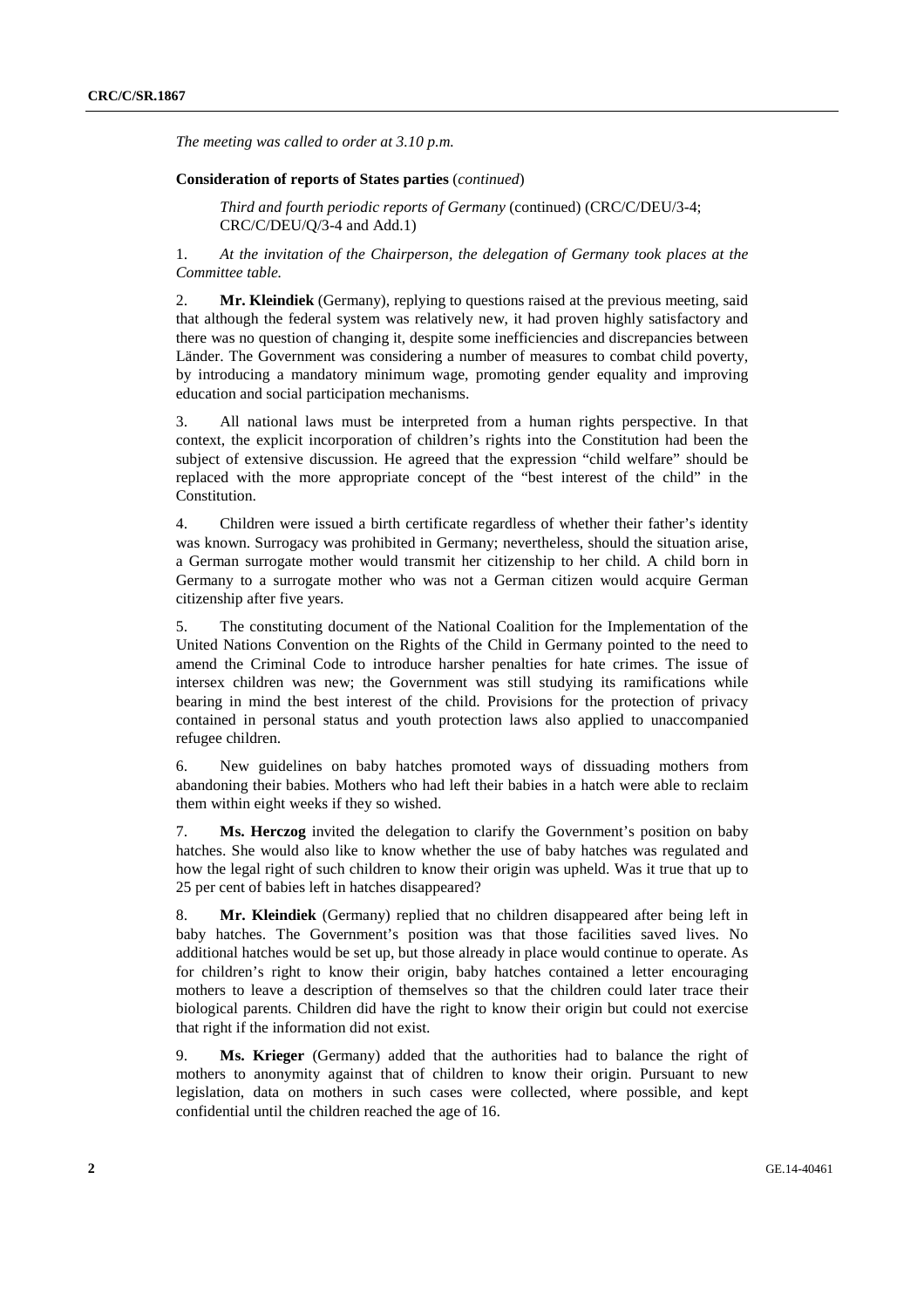10. **Ms. Herczog** said she regretted that, despite the State party's commitment to the Europe 2020 strategy, only 20 per cent of children under age 3 and a mere 15 per cent of immigrant children in that age group attended early childhood education centres. Referring to reports that families in underprivileged areas had poor access to services, she asked whether the specific needs of the most vulnerable were taken into consideration in the provision of services. In view of the trend towards greater institutionalization, she also asked what measures were being taken to reduce institutional placements, to ensure early intervention and to provide adequate primary care. Although returning children to their biological families after years in the foster care system was positive in some respects, she wished to know how the authorities balanced the right of children to live with their families against the benefits of stability, and how they determined the best interest of the child in such cases.

11. **Mr. Kleindiek** (Germany) said that his Government would be spending 6 billion euros on expanding childcare services.

12. **The Chairperson** asked whether the Government had the means to enforce greater respect of privacy regulations, especially by the media. Children in residential establishments were reportedly dissatisfied with their level of privacy and complained, in particular, that male staff were rifling through girls' possessions. Was the privacy of children in such establishment regulated? She wished to know whether institutionalized children had access to a complaints mechanism or a helpline.

13. **Mr. Kleindiek** (Germany) replied that privacy in children's institutions was regulated by law and by internal codes of conduct. Such institutions had the authority to take administrative action against those who violated privacy rules. Efforts were being made to protect children more effectively from the dangers of the Internet and to educate parents. In addition, the constituting document of the National Coalition for the Convention addressed the issue of cyber-mobbing. Children could file complaints with the Children's Commission of the German Bundestag or call a helpline.

14. **Ms. Loegering** (Germany) said that children's institutions were required to have a complaints mechanism and to ensure that children knew how it worked.

15. **Ms. Khazova** (Country Task Force) asked whether children knew about the helpline and how they were informed about it.

16. **Mr. Madi** (Country Task Force) asked whether there was a single national helpline number or whether it differed from one Land to the next, who operated the helpline and how helpline staff processed complaints.

17. **Ms. Loegering** (Germany) replied that the helpline was widely known. It was publicized on flyers and in schools and could be accessed via the Internet. The toll-free number was the same throughout the country and the helpline was operated by an association.

18. **Mr. Madi** wished to know whether the association that operated the helpline was the association known as Nummer gegen Kummer. If so, could the delegation comment on reports that the helpline was not operating effectively owing to a lack of resources and awareness?

19. **Ms. Loegering** (Germany) confirmed that that association did operate the helpline. The delegation would follow up on those reports.

20. **Mr. Kleindiek** (Germany), replying to an earlier question, said that the law on the prohibition of corporal punishment had entered into force in 2006. It was well known and was invoked in legal proceedings.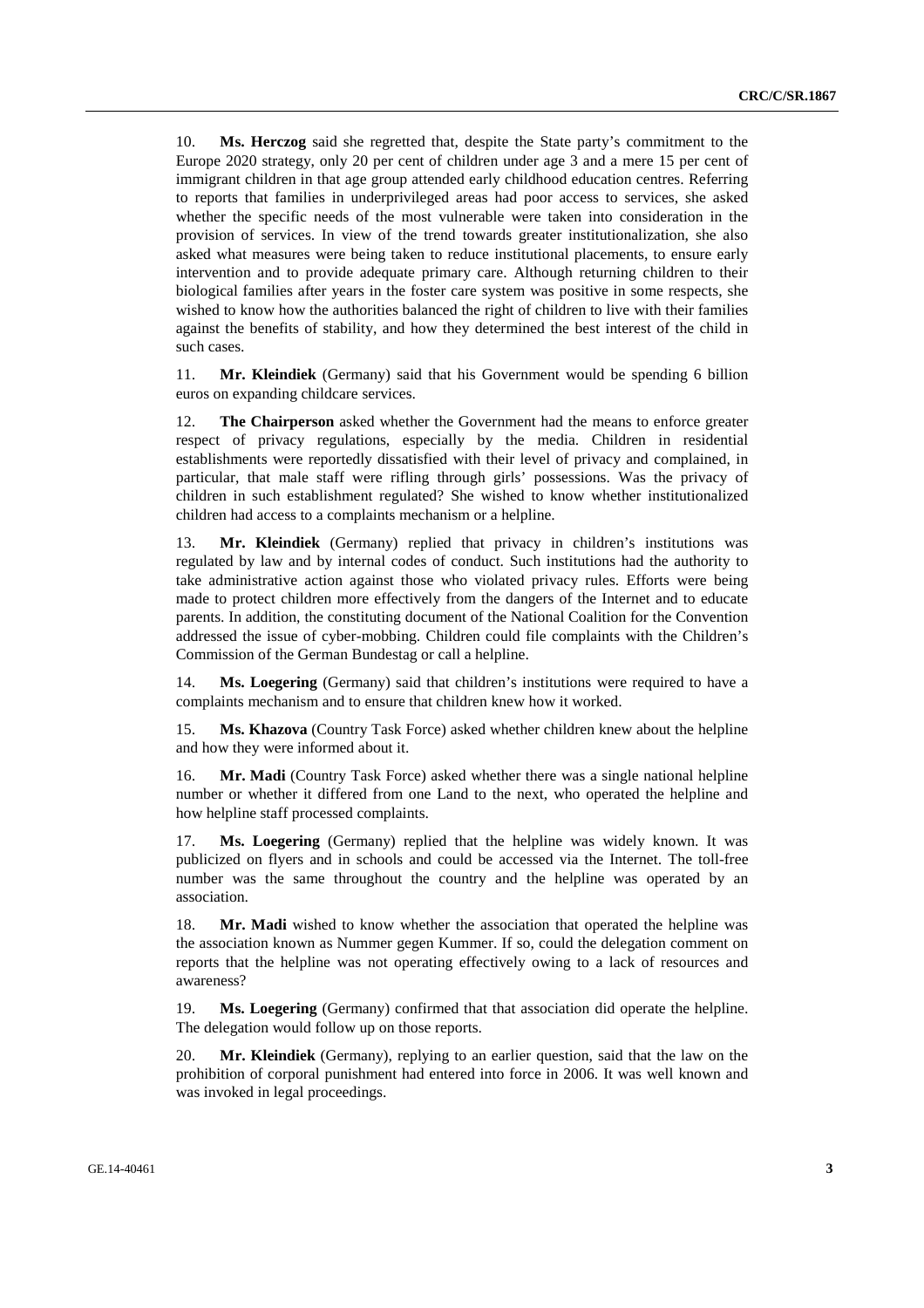21. **Mr. Cardona Llorens** (Coordinator, Country Task Force), said that, in view of the delegation's assertion that judges had become more sensitive to the issue of domestic violence, he wished to know how many court cases there had been that involved such offences and what the outcomes had been.

22. **Mr. Dittmann** (Germany) replied that his country was lagging behind in terms of data collection; therefore the Ministry of Justice was unable to provide such statistics.

23. **The Chairperson** urged the State party to remedy that shortcoming.

24. **Mr. Kleindiek** (Germany) said, in reply to questions raised earlier on education, that although educational opportunities did vary between the different Länder, some common standards had been developed in recent years to improve the situation. Placement assessments took into account the wishes of the parents and the child. There was a growing trend towards establishing comprehensive schools rather than segregating students as in the past. The authorities planned to introduce all-day schools, as studies had shown that educational achievement improved when students spent more time in school. Benefits covering expenses such as school lunches and school supplies varied among the Länder, as did the situation of education for children with disabilities. Closed institutions for children with disabilities were used only for a small number of children and only as a last resort.

25. **The Chairperson** said that the Committee would appreciate more detailed information on the educational opportunities available to children with disabilities.

26. **Ms. Herczog**, supported by **Mr. Cardona Llorens**, said that not only children with disabilities but also other vulnerable children were subjected to segregation and discrimination, and that children from low-income families had fewer chances of attending a gymnasium, an advanced secondary school where emphasis was placed on academic attainment. The State party should make efforts to reduce early school leaving and support the integration of children at risk of dropping out. All-day schools produced better outcomes only if they were inclusive and offered high-quality education.

27. **Mr. Cardona Llorens** added that it would have been useful to include representatives of the Länder in the State party's delegation. In some Länder, only 6 per cent of children with disabilities attended mainstream schools. A large proportion of children were segregated in the education system, and that situation should be changed.

28. **The Chairperson** said that children were often under considerable pressure to perform well in school, which was detrimental to their mental health and their ability to enjoy life and leisure pursuits.

29. **Mr. Kleindiek** (Germany) said that he agreed with the Committee's comments. The discrepancies between the services provided by different Länder needed to be remedied, and the federal Government was planning to transfer approximately 10 per cent of the federal budget to the Länder for that purpose.

30. **The Chairperson** asked whether any conditions would be attached to that transfer, and whether the federal Government would provide guidelines on how the money should be spent.

31. **Mr. Kleindiek** (Germany) said that the federal Government had drawn up a list of projects on which the money could be spent, which included day-care centres and schools. Related goals and benchmarks had been established.

32. **Ms. Khazova** asked whether that list included support for families in difficult circumstances.

33. **Mr. Gastaud** asked whether any monitoring was carried out to ensure that children were not obliged to perform domestic or other work outside school hours and thus had time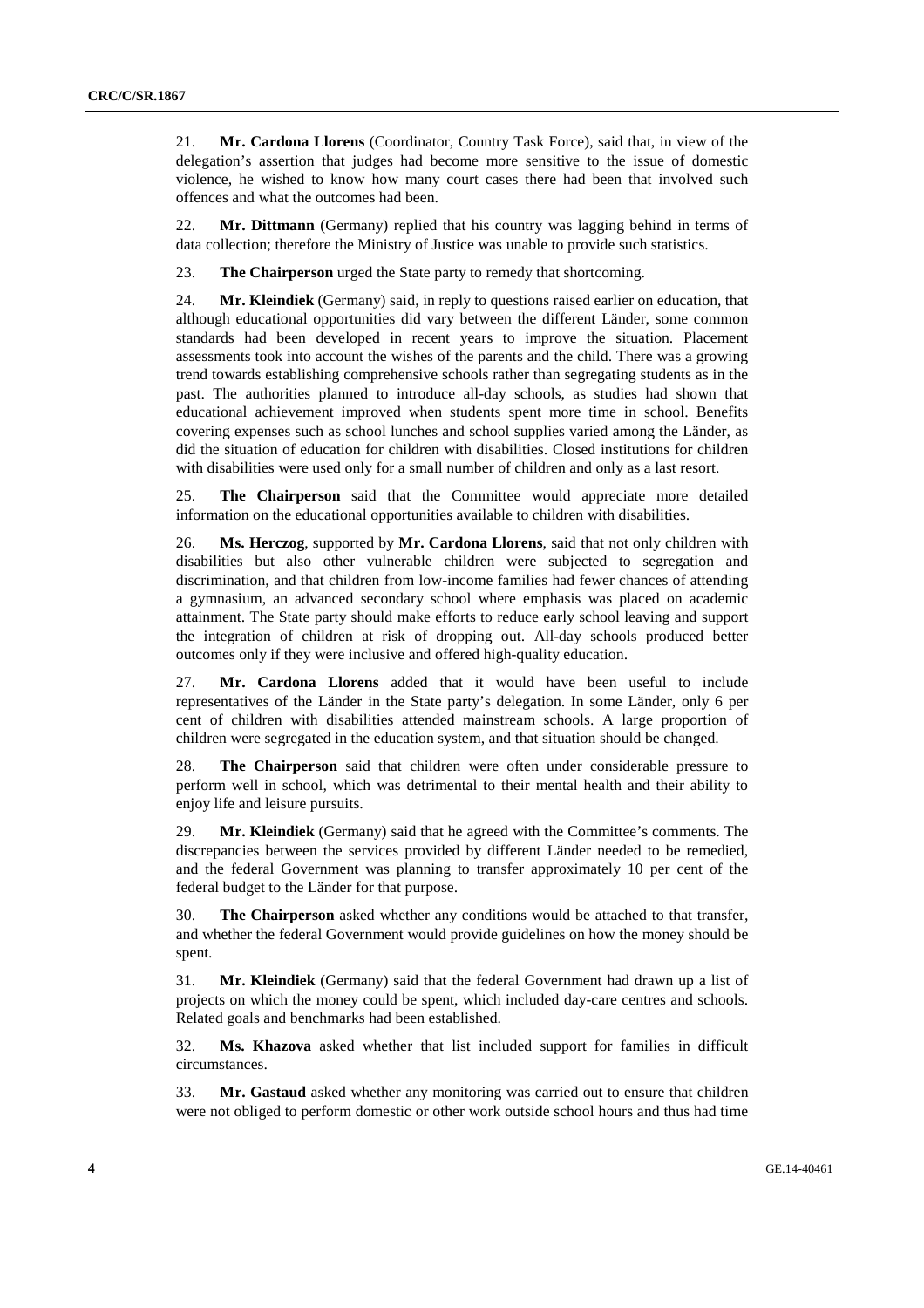to enjoy the right to play. A recent spate of complaints in neighbouring countries about noise made by children playing had resulted in the closure or relocation of some school playgrounds. He asked whether such complaints would be legally admissible in the State party and, if so, whether the courts had issued any rulings penalizing schools for noise made by children.

34. **Mr. Kleindiek** (Germany) said that some noise complaints had been brought before the courts. In one such case, pertaining to whether a kindergarten could be opened in a residential area, the courts had ruled in favour of the kindergarten at second instance. The legal framework in most Länder and municipalities had been amended to make such cases inadmissible.

35. **Ms. Loegering** (Germany) said that the federal Government was endeavouring to ensure that the noise made by children was accepted by society. A federal law on noise emission established that noise made by children was not punishable by law, and facilities for children were allowed in residential areas. School playgrounds often remained open after school hours.

36. **Ms. Ryberg** (Germany) said that there were no uniform rules about playtime for children, and that the amount of time spent in the classroom depended on the child's age. The number of years spent in school for students on the Gymnasium track had been reduced from 13 to 12, which had created excessive pressure on some children. In response, some Länder had reverted to the previous arrangement. Students nowadays had more options regarding the length of time they spent in school, and there were more pathways to graduation.

37. **Mr. Kleindiek** (Germany) said that discussions on whether children should study for 12 or 13 years were still ongoing in Germany and that agreement remained to be reached.

## *The meeting was suspended at 4.25 p.m. and resumed at 4.45 p.m.*

38. **Ms. Ryberg** (Germany) said that a paradigm shift was taking place in the Länder, which were replacing special schools for children with disabilities with an inclusive school system. However, teachers, parents of children with disabilities and parents of other children had some reservations about that change. Some special schools might remain open. Experience would show which mix of schools was best for children with disabilities. Tracking was not used as rigorously in the mainstream school system as in the past, and the types of secondary education available included gymnasiums and various types of vocational schools. Studies had shown the quality of the German education system to be above average. Students whose parents could not afford childcare could remain at school after hours for extra tutoring.

39. **Mr. Cardona Llorens** said that experience had shown inclusive education to be in the best interest of children in all but the most exceptional cases. Special schools might remain open during a transitional period, but should not continue to operate in the longterm. As for tracking in the education system, the comprehensive schools established thus far had shown very positive results. He would like to know what the Government was doing to further expand that system.

40. **The Chairperson** said that it would appear to be difficult for a child to change tracks by moving from a vocational school to a Gymnasium or vice versa.

41. **Ms. Ryberg** (Germany) said that the debate about inclusive education was ongoing. The Government wished to implement an inclusive system, but the extent to which special schools would remain open had yet to be decided. With regard to tracking in secondary education, the system was more flexible than it appeared. While it was not common for students to transfer from a vocational school to a gymnasium, it was possible to do so.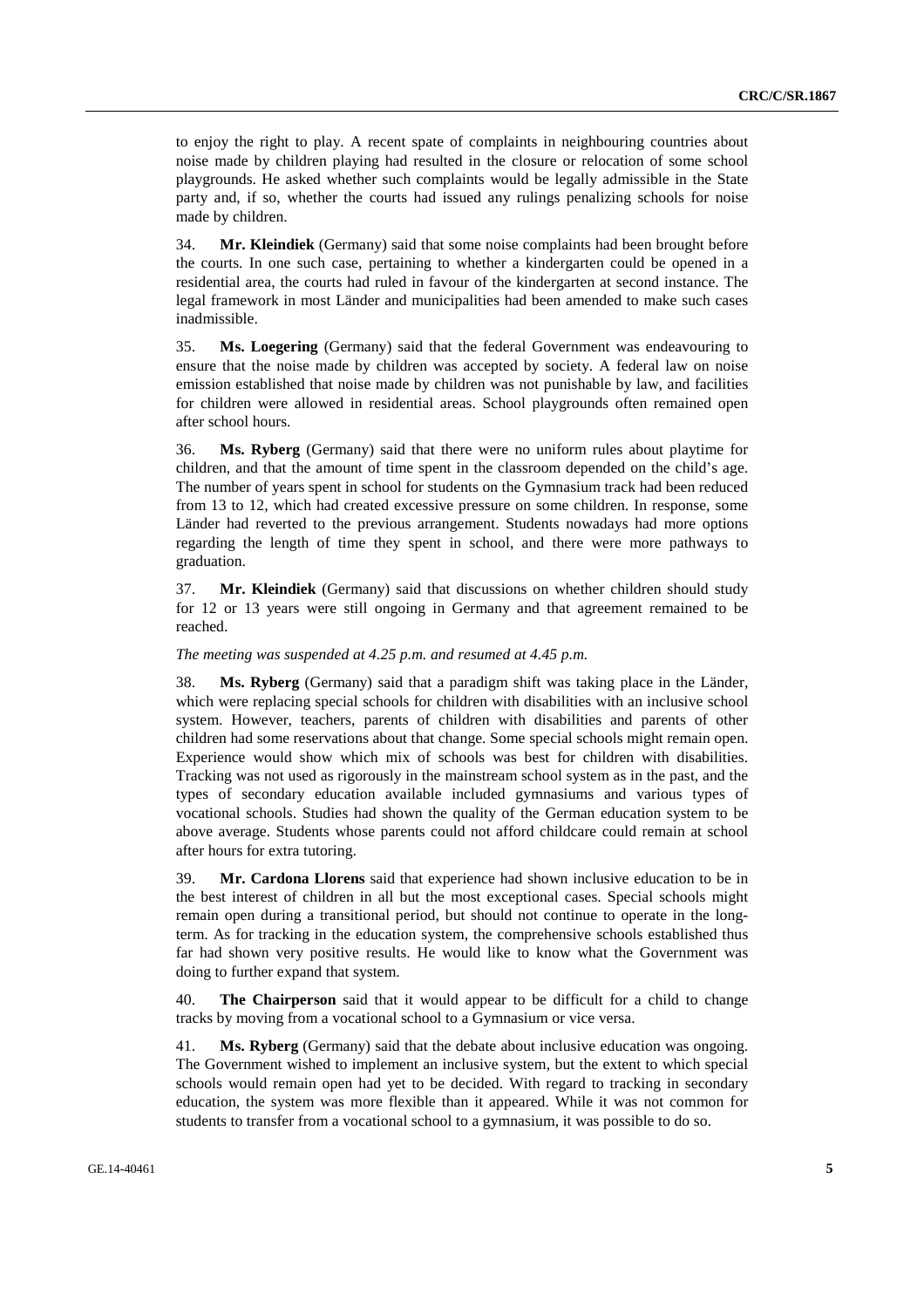42. **Mr. Kleindiek** (Germany), turning to questions raised earlier on juvenile justice and children in conflict with the law, said that federal legislation provided for a number of measures at the Land and municipality levels to deal with children in conflict with the law. In Hamburg, for example, multiparty teams worked with such children to prevent them from entering a life of crime.

43. **Mr. Cardona Llorens** requested further information about those teams, including the preventive and family support measures that they took. He asked whether such teams existed in all Länder. He also asked whether the Government was planning to revise the regulation that allowed children under 18 to be placed in detention with young adults.

44. **Mr. Kleindiek** (Germany) said that he had mentioned the teams working in Hamburg only as an illustrative example and that a federal regulation was in place to govern the treatment of children in conflict with the law.

45. **Ms. Ryberg** (Germany) said that the judicial system provided for a broad range of services for children and youths in conflict with the law throughout the country, including intensive, one-on-one social and educational support.

46. **Mr. Dittmann** (Germany) said that in his country's juvenile justice system, a distinction was made between juveniles (14 to 18 years of age) and young adults (over 18 and under 21 years of age). Judges exercised their discretion in deciding whether a young adult was sufficiently mature to be tried as an adult. Priority was given to education and training in the juvenile justice system. The length of custodial sentences handed down to juveniles was not necessarily shorter than those handed down to adults. Conditions of detention for juveniles differed from those for young adults. The sentences handed down varied from one Land to another. Some Länder took a more lenient approach, in an attempt to show young offenders the error of their ways and guide them down the right path. Some people had argued that the age of criminal responsibility should be reduced, but the Government was not eager to do so.

47. **Mr. Cardona Llorens** asked whether, under the system used in juvenile detention centres, a minor of 15 or 16 years could be confined with an adult of 20 or 21 years. He would like to know whether there were plans to harmonize the approaches of the different Länder. Experience had shown that it was not desirable to lower the age of criminal responsibility to 14 years.

48. **Mr. Dittmann** (Germany) said that adolescent inmates were separated from young adults. No harmonization among the Länder was planned, and his Government did not intend to reduce the age of criminal responsibility.

49. **The Chairperson** asked whether the State party would consider raising the age of criminal responsibility to 15 years.

50. **Mr. Kleindiek** (Germany) said that he had no indication of any plans to do so.

51. **Mr. Dittmann** (Germany) said that recent revelations about child abuse in institutions had had a major impact on the national discussion on child victims. In judicial proceedings, it was important to strike a balance between protecting the victim from additional trauma resulting from the proceedings and ensuring that the defendant was tried fairly. In the wake of those revelations, protection for child victims had been extended so that they could not only avoid directly confronting defendants but could provide videotaped testimony. Since witnesses were not cross-examined in his country, there was no obligation to give defendants an opportunity to confront their accusers. In short, the protection usually afforded to defendants was slightly reduced in order to protect child victims. Child abuse cases were tried behind closed doors. Detailed guidelines existed for law enforcement officials dealing with such cases, and victims were looked after by specially trained police officers during proceedings.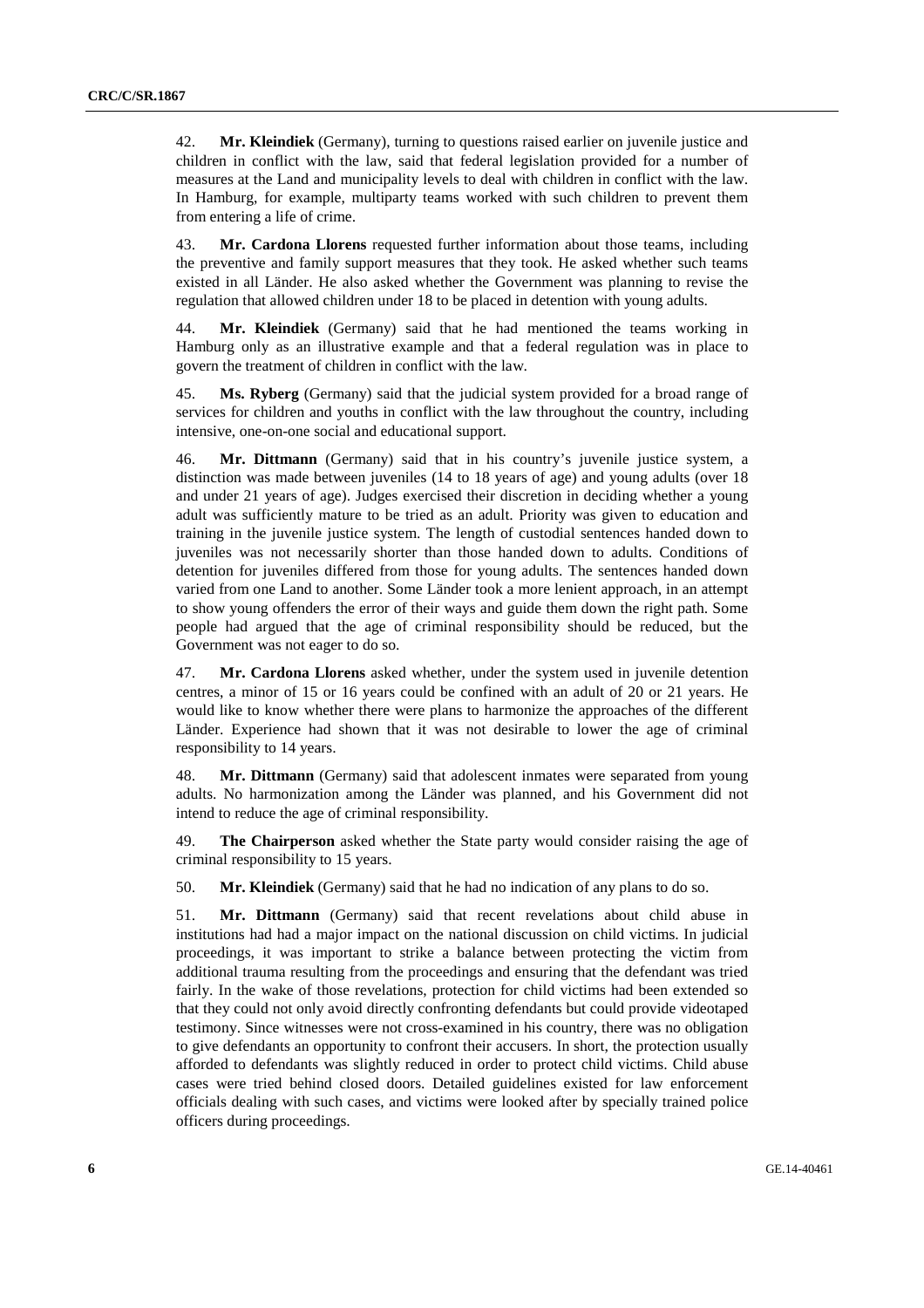52. **Mr. Cardona Llorens** asked whether child victims were questioned by judges or by specially trained interviewers.

53. **Mr. Dittmann** (Germany) said that during the main proceedings, questioning was usually, although not always, conducted by a judge. Separate questioning was conducted by a psychologist who visited the child at the child's place of residence.

54. **The Chairperson** asked who conducted the interview when a child's testimony was videotaped.

55. **Mr. Dittmann** (Germany) said that videotaped interviews were conducted by specially trained law enforcement personnel, who, in the case of child victims, were very often female.

56. **Mr. Kleindiek** (Germany), replying to an earlier question in connection with arms exports to countries where children were known to be involved in armed conflict, said that his Government kept a careful eye on the situation in the countries to which Germany exported arms. If it appeared that violations of the Convention might be taking place, exports of arms to the country concerned were not authorized.

57. Replying to a question about joint custody, an arrangement referred to in Germany as *gemeinsame Verantwortung* (shared responsibility), he said that his Government's experience demonstrated clearly that shared parental responsibility served the best interest of the child.

58. **The Chairperson** said that the question had been about the English term "custody". If the equivalent German term meant "responsibility" then, from the Committee's viewpoint, the answer was satisfactory.

59. **Ms. Khazova** said that, as she understood it, the word actually used in German law translated into English as "custody", not "responsibility".

60. **Mr. Kleindiek** (Germany) said that the term *Sorgerecht* (custody) was used in legal texts, while the newer term *gemeinsame Verantwortung* was often used in other contexts. In practice, both terms referred to the concept of shared responsibility for the child.

61. **The Chairperson** observed that the term *Sorgerecht* emphasized parental authority rather than responsibility, and that most European countries had updated their legal terminology in that regard.

*Initial report of Germany on the implementation of the Optional Protocol to the Convention on the Rights of the Child on the sale of children, child prostitution and child pornography* (CRC/C/OPSC/DEU/1; CRC/C/OPSC/DEU/Q/1 and Add.1)

62. **Mr. Gurán** (Country Rapporteur for the Optional Protocol on the sale of children, child prostitution and child pornography) said that, although the State party had ratified the Optional Protocol to the Convention on the Rights of the Child on the sale of children, child prostitution and child pornography five years previously, it had still not provided the Committee with sufficient data on implementation. The Committee required data that was more fully disaggregated, for example by ethnic origin and refugee status. Information should be provided on all cases covered by the Optional Protocol, whether they had been investigated or not. Information about cases that had been investigated should include data on prosecutions and convictions. The fact that each Land produced separate statistics, often using different indicators, made it difficult to grasp the overall situation.

63. National standards were needed to improve coordination among the Länder in respect of the treatment of victims.

64. He asked why the State party's replies to the list of issues did not mention the sale of children. In view of the fact that the State party had not provided information on sex